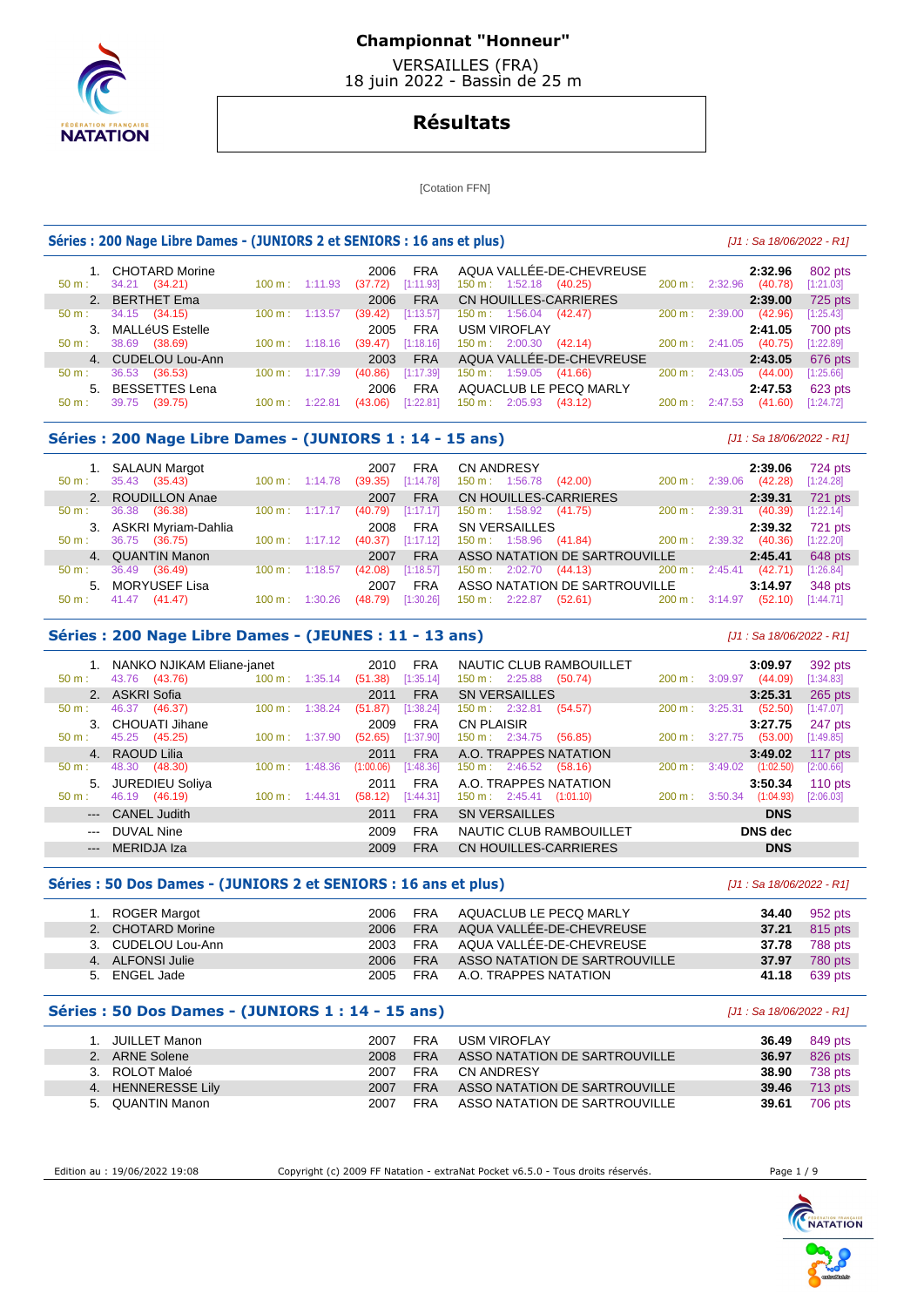

 VERSAILLES (FRA) 18 juin 2022 - Bassin de 25 m

# **Résultats**

## **Séries : 50 Dos Dames - (JEUNES : 11 - 13 ans)** [J1 : Sa 18/06/2022 - R1]

#### 1. NANKO NJIKAM Eliane-janet 2010 FRA NAUTIC CLUB RAMBOUILLET **38.15** 771 pts 2. CURSENTE Emma 2011 FRA CN ANDRESY **44.92** 494 pts 3. LAHITTE Ambre 2011 FRA NAUTIC CLUB RAMBOUILLET **47.03** 420 pts 2009 FRA A.O. TRAPPES NATATION **47.98**  5. JUREDIEU Soliya 2011 FRA A.O. TRAPPES NATATION **50.62** 308 pts 2011 FRA A.O. TRAPPES NATATION 50.76 304 pts 7. DUPORT Coraline 2011 FRA NAUTIC CLUB RAMBOUILLET **53.79** 223 pts --- DUVAL Nine 2009 FRA NAUTIC CLUB RAMBOUILLET **DNS dec**

## **Séries : 100 Dos Dames - (JUNIORS 2 et SENIORS : 16 ans et plus)** [J1 : Sa 18/06/2022 - R1]

| $50 m$ :       | <b>ROGER Margot</b><br>(36.90)<br>36.90 | 1:15.08<br>$100 \text{ m}$ : | <b>FRA</b><br>2006<br>[1:15.08]<br>(38.18) | AQUACLUB LE PECQ MARLY        | 901 pts<br>1:15.08 |
|----------------|-----------------------------------------|------------------------------|--------------------------------------------|-------------------------------|--------------------|
|                | 2. DAUGE-DUJARDIN Héléna                |                              | <b>FRA</b><br>2005                         | A.O. TRAPPES NATATION         | 847 pts<br>1:17.37 |
| $50 m$ :       | 37.84<br>(37.84)                        | $100 \text{ m}$ :<br>1:17.37 | [1:17.37]<br>(39.53)                       |                               |                    |
|                | <b>ALFONSI Julie</b>                    |                              | <b>FRA</b><br>2006                         | ASSO NATATION DE SARTROUVILLE | 735 pts<br>1:22.35 |
| $50 m$ :       | 40.35<br>(40.35)                        | $100 \text{ m}$ :<br>1:22.35 | [1:22.35]<br>(42.00)                       |                               |                    |
| 4 <sup>1</sup> | <b>ENGEL Jade</b>                       |                              | <b>FRA</b><br>2005                         | A.O. TRAPPES NATATION         | 481 pts<br>1:35.25 |
| 50 m:          | 44.00<br>(44.00)                        | 1:35.25<br>100 m:            | [1:35.25]<br>(51.25)                       |                               |                    |
| $---$          | <b>IVANOV Veronika</b>                  |                              | <b>FRA</b><br>2005                         | AQUA VALLÉE-DE-CHEVREUSE      | DNS dec            |

### **Séries : 100 Dos Dames - (JUNIORS 1 : 14 - 15 ans)** [J1 : Sa 18/06/2022 - R1]

| 50 m: | JUILLET Manon<br>38.05 (38.05) | $100 \text{ m}: 1:20.09$  | 2007<br>(42.04)<br>[1:20.09] | <b>FRA</b><br><b>USM VIROFLAY</b>           | 1:20.09 | 785 pts                   |
|-------|--------------------------------|---------------------------|------------------------------|---------------------------------------------|---------|---------------------------|
|       | 2. HENNERESSE Lily             |                           | 2007                         | ASSO NATATION DE SARTROUVILLE<br><b>FRA</b> |         | 1:22.15 $739 \text{ pts}$ |
| 50 m: | 39.65<br>(39.65)               | $100 \text{ m}: 1:22.15$  | (42.50)<br>[1:22.15]         |                                             |         |                           |
|       | 3. ROLOT Maloé                 |                           | 2007                         | <b>FRA</b><br><b>CN ANDRESY</b>             | 1:22.79 | 725 pts                   |
| 50 m: | $- - -$                        | $100 \text{ m}$ : 1:22.79 | [1:22.79]<br>(1:22.79)       |                                             |         |                           |

## **Séries : 100 Dos Dames - (JEUNES : 11 - 13 ans)** [J1 : Sa 18/06/2022 - R1]

| 1. NANKO NJIKAM Eliane-janet<br>42.76 (42.76)<br>$100 \text{ m}: 1:27.73$<br>$50 \text{ m}$ : | FRA<br>2010<br>(44.97)<br>[1:27.73] | NAUTIC CLUB RAMBOUILLET | 1:27.73                | 623 pts |
|-----------------------------------------------------------------------------------------------|-------------------------------------|-------------------------|------------------------|---------|
| 2. CURSENTE Emma                                                                              | <b>FRA</b><br>2011                  | <b>CN ANDRESY</b>       | <b>1:38.18</b> 431 pts |         |
| 100 m: 1:38.18<br>45.87 (45.87)<br>50 m :                                                     | $(52.31)$ $[1:38.18]$               |                         |                        |         |
| HADDAOUI Camélia<br>3.                                                                        | FRA<br>2009                         | A.O. TRAPPES NATATION   | 1:42.79 358 pts        |         |
| $100 \text{ m}: 1:42.79$<br>49.36 (49.36)<br>$50 m$ :                                         | $(53.43)$ $[1:42.79]$               |                         |                        |         |

#### **Séries : 50 Brasse Dames - (JUNIORS 2 et SENIORS : 16 ans et plus)** [J1 : Sa 18/06/2022 - R1]

| MALLéUS Estelle          | 2005 | <b>FRA</b> | <b>USM VIROFLAY</b>           | 38.81   | 907 pts |
|--------------------------|------|------------|-------------------------------|---------|---------|
| 2. CHAUVEAU Eline        | 2006 | <b>FRA</b> | A.O. TRAPPES NATATION         | 40.65   | 821 pts |
| 3. VILLAIN-LESAVRE Chloé | 2006 | <b>FRA</b> | ASSO NATATION DE SARTROUVILLE | 43.84   | 683 pts |
| 4. AH-SOON Ines          | 2005 | <b>FRA</b> | ASSO NATATION DE SARTROUVILLE | 43.97   | 677 pts |
| 5. ENGEL Jade            | 2005 | <b>FRA</b> | A.O. TRAPPES NATATION         | 44.03   | 675 pts |
| --- IVANOV Veronika      | 2005 | <b>FRA</b> | AQUA VALLÉE-DE-CHEVREUSE      | DNS dec |         |
|                          |      |            |                               |         |         |

### **Séries : 50 Brasse Dames - (JUNIORS 1 : 14 - 15 ans)** [J1 : Sa 18/06/2022 - R1]

|  | 1. FLENDER-EMERY Elena | 2008 | FRA        | AQUA VALLÉE-DE-CHEVREUSE      | 40.73 | 818 pts |
|--|------------------------|------|------------|-------------------------------|-------|---------|
|  | 2. SALAUN Margot       | 2007 | <b>FRA</b> | <b>CN ANDRESY</b>             | 41.39 | 788 pts |
|  | 3. BERTRAND Rachel     | 2008 | <b>FRA</b> | AQUA VALLÉE-DE-CHEVREUSE      | 42.54 | 738 pts |
|  | 4. STOREZ Cléa         | 2007 | <b>FRA</b> | <b>CN ANDRESY</b>             | 43.76 | 686 pts |
|  | 5. ENJOLRAS Sarah      | 2008 | <b>FRA</b> | AQUA VALLÉE-DE-CHEVREUSE      | 46.46 | 578 pts |
|  | 6. MORYUSEF Lisa       | 2007 | <b>FRA</b> | ASSO NATATION DE SARTROUVILLE | 46.63 | 572 pts |
|  |                        |      |            |                               |       |         |

ľ

Edition au : 19/06/2022 19:08 Copyright (c) 2009 FF Natation - extraNat Pocket v6.5.0 - Tous droits réservés. Page 2 / 9

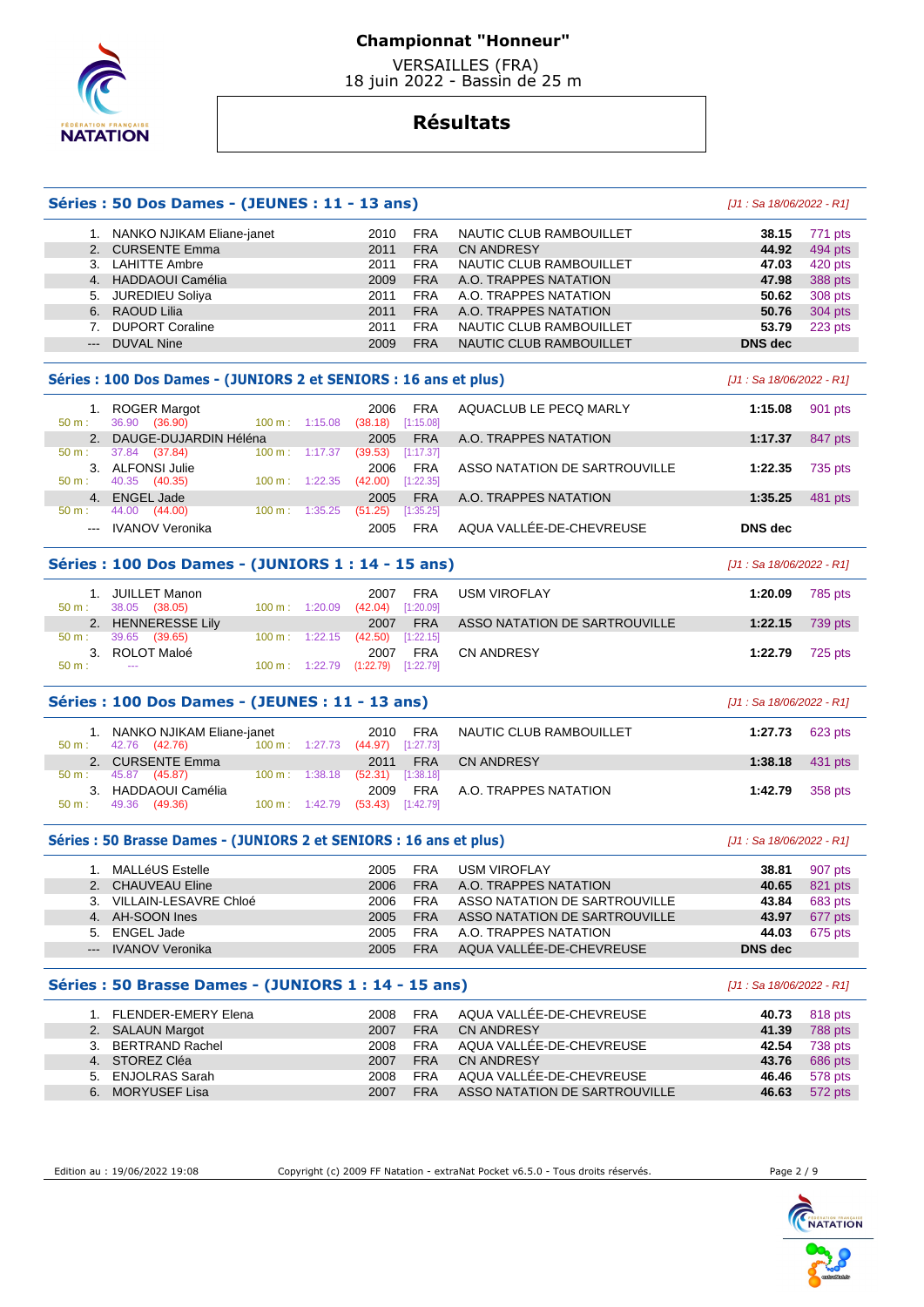

 VERSAILLES (FRA) 18 juin 2022 - Bassin de 25 m

# **Résultats**

## **Séries : 50 Brasse Dames - (JEUNES : 11 - 13 ans)** [J1 : Sa 18/06/2022 - R1]

#### 1. STEINER -GUIEN Margot 2010 FRA CN HOUILLES-CARRIERES **48.21** 514 pts 2. SIGROS Nathalie **2009 FRA CN HOUILLES-CARRIERES 48.94**  3. MERIDJA Iza 2009 FRA CN HOUILLES-CARRIERES **49.42** 471 pts 4. CHOUATI Jihane 2009 FRA CN PLAISIR **50.70** 428 pts 5. RAOUD Lilia 2011 FRA A.O. TRAPPES NATATION **54.62** 309 pts 6. BALSEMIN Eliza 2011 FRA CN ANDRESY **54.68** 307 pts 7. LAHITTE Ambre 2011 FRA NAUTIC CLUB RAMBOUILLET **55.75** 278 pts 8. JUREDIEU Soliya 2011 FRA A.O. TRAPPES NATATION **55.89** 275 pts 9. DUPORT Coraline **57.03 2011 FRA NAUTIC CLUB RAMBOUILLET** 57.03 10. ASKRI Sofia 2011 FRA SN VERSAILLES **57.38** 237 pts

#### **Séries : 100 Brasse Dames - (JUNIORS 2 et SENIORS : 16 ans et plus)** [J1 : Sa 18/06/2022 - R1]

| 50 m:            | MALLéUS Estelle<br>(40.42)<br>40.42 | $100 \text{ m}$ :<br>1:24.35 | FRA<br>2005<br>[1:24.35]<br>(43.93) | <b>USM VIROFLAY</b>    | 1:24.35 | 925 pts |
|------------------|-------------------------------------|------------------------------|-------------------------------------|------------------------|---------|---------|
|                  | 2. DAUGE-DUJARDIN Héléna            |                              | <b>FRA</b><br>2005                  | A.O. TRAPPES NATATION  | 1:26.07 | 889 pts |
| $50 m$ :         | (41.64)<br>41.64                    | $100 \text{ m}$ :<br>1:26.07 | [1:26.07]<br>(44.43)                |                        |         |         |
|                  | 3. CHAUVEAU Eline                   |                              | <b>FRA</b><br>2006                  | A.O. TRAPPES NATATION  | 1:27.25 | 865 pts |
| 50 m:            | 41.34 (41.34)                       | 1:27.25<br>$100 \text{ m}$ : | [1:27.25]<br>(45.91)                |                        |         |         |
|                  | 4. BESSETTES Lena                   |                              | <b>FRA</b><br>2006                  | AQUACLUB LE PECO MARLY | 1:30.26 | 804 pts |
| $50 \text{ m}$ : | 42.73<br>(42.73)                    | 100 m:<br>1:30.26            | (47.53)<br>[1:30.26]                |                        |         |         |
| 5.               | <b>BERTHET Ema</b>                  |                              | <b>FRA</b><br>2006                  | CN HOUILLES-CARRIERES  | 1:34.84 | 717 pts |
| $50 m$ :         | 43.59<br>(43.59)                    | 1:34.84<br>$100 \text{ m}$ : | (51.25)<br>[1:34.84]                |                        |         |         |
| 6.               | <b>ENGEL Jade</b>                   |                              | <b>FRA</b><br>2005                  | A.O. TRAPPES NATATION  | 1:39.59 | 631 pts |
| 50 m:            | (46.56)<br>46.56                    | 100 m:<br>1:39.59            | (53.03)<br>[1:39.59]                |                        |         |         |

### **Séries : 100 Brasse Dames - (JUNIORS 1 : 14 - 15 ans)** [J1 : Sa 18/06/2022 - R1]

| 50 m:        | <b>PASCAL Elise</b><br>(41.38)<br>41.38 | 100 m:<br>1:28.68 | <b>FRA</b><br>2008<br>[1:28.68]<br>(47.30) | AQUA VALLÉE-DE-CHEVREUSE      | 1:28.68 | 836 pts |
|--------------|-----------------------------------------|-------------------|--------------------------------------------|-------------------------------|---------|---------|
|              | 2. SALAUN Margot                        |                   | <b>FRA</b><br>2007                         | <b>CN ANDRESY</b>             | 1:33.57 | 741 pts |
| $50 m$ :     | 42.68<br>(42.68)                        | 100 m:<br>1:33.57 | [1:33.57]<br>(50.89)                       |                               |         |         |
| 3.           | STOREZ Cléa                             |                   | <b>FRA</b><br>2007                         | <b>CN ANDRESY</b>             | 1:36.90 | 679 pts |
| $50 m$ :     | 45.27<br>(45.27)                        | 1:36.90<br>100 m: | (51.63)<br>[1:36.90]                       |                               |         |         |
| $\mathbf{4}$ | <b>ENJOLRAS Sarah</b>                   |                   | <b>FRA</b><br>2008                         | AQUA VALLÉE-DE-CHEVREUSE      | 1:38.22 | 655 pts |
| $50 m$ :     | 47.47<br>(47.47)                        | 1:38.22<br>100 m: | [1:38.22]<br>(50.75)                       |                               |         |         |
| 5.           | MORYUSEF Lisa                           |                   | <b>FRA</b><br>2007                         | ASSO NATATION DE SARTROUVILLE | 1:46.02 | 524 pts |
| $50 m$ :     | (47.98)<br>47.98                        | 1:46.02<br>100 m: | [1:46.02]<br>(58.04)                       |                               |         |         |

## **Séries : 100 Brasse Dames - (JEUNES : 11 - 13 ans)** [J1 : Sa 18/06/2022 - R1]

| 1. STEINER - GUIEN Margot         |                              | <b>FRA</b><br>2010     | CN HOUILLES-CARRIERES        | 1:46.09 | 523 pts   |
|-----------------------------------|------------------------------|------------------------|------------------------------|---------|-----------|
| 49.50 (49.50)<br>$50 m$ :         | $100 \text{ m}$ :<br>1:46.09 | (56.59)<br>[1:46.09]   |                              |         |           |
| 2. SIGROS Nathalie                |                              | <b>FRA</b><br>2009     | <b>CN HOUILLES-CARRIERES</b> | 1:46.20 | 521 pts   |
| 49.07 (49.07)<br>50 m:            | 1:46.20<br>$100 \text{ m}$ : | (57.13)<br>[1:46.20]   |                              |         |           |
| 3. MERIDJA Iza                    |                              | <b>FRA</b><br>2009     | CN HOUILLES-CARRIERES        | 1:47.76 | 497 pts   |
| 50.69 (50.69)<br>$50 m$ :         | 1:47.76<br>$100 \text{ m}$ : | (57.07)<br>[1:47.76]   |                              |         |           |
| 4. BALSEMIN Eliza                 |                              | <b>FRA</b><br>2011     | <b>CN ANDRESY</b>            | 1:56.50 | 371 pts   |
| 54.75 (54.75)<br>50 m:            | 1:56.50<br>$100 \text{ m}$ : | (1:01.75)<br>[1:56.50] |                              |         |           |
| 5. CHOUATI Jihane                 |                              | <b>FRA</b><br>2009     | <b>CN PLAISIR</b>            | 1:56.60 | 370 pts   |
| 53.39 (53.39)<br>$50 m$ :         | $100 \text{ m}: 1:56.60$     | (1:03.21)<br>[1:56.60] |                              |         |           |
| 6. HADDAOUI Camélia               |                              | <b>FRA</b><br>2009     | A.O. TRAPPES NATATION        | 1:57.12 | 363 pts   |
| 55.15 (55.15)<br>$50 m$ :         | 1:57.12<br>$100 \text{ m}$ : | (1:01.97)<br>[1:57.12] |                              |         |           |
| 7. LAHITTE Ambre                  |                              | <b>FRA</b><br>2011     | NAUTIC CLUB RAMBOUILLET      | 2:02.19 | 299 pts   |
| $50 m$ :<br>$- - -$               | $100 \text{ m}$ :<br>2:02.19 | (2:02.19)<br>[2:02.19] |                              |         |           |
| 8. ASKRI Sofia                    |                              | <b>FRA</b><br>2011     | <b>SN VERSAILLES</b>         | 2:05.84 | 257 pts   |
| 59.65 (59.65)<br>$50 m$ :         | 2:05.84<br>100 m:            | (1:06.19)<br>[2:05.84] |                              |         |           |
| <b>DUPORT Coraline</b><br>9.      |                              | <b>FRA</b><br>2011     | NAUTIC CLUB RAMBOUILLET      | 2:15.63 | $159$ pts |
| $50 \text{ m}: 1:03.81$ (1:03.81) | $100 \text{ m}: 2:15.63$     | (1:11.82)<br>[2:15.63] |                              |         |           |

Edition au : 19/06/2022 19:08 Copyright (c) 2009 FF Natation - extraNat Pocket v6.5.0 - Tous droits réservés. Page 3 / 9



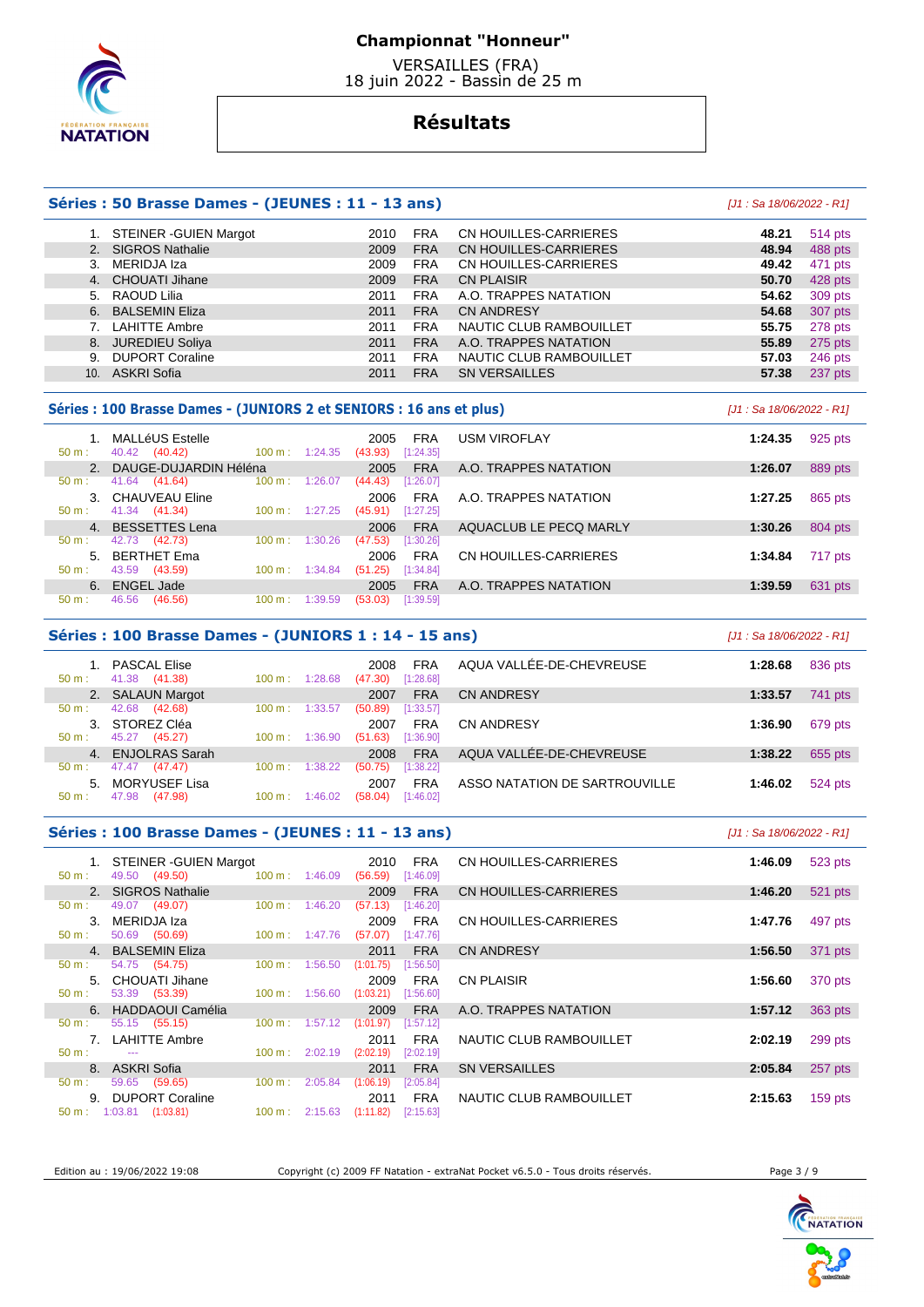

 VERSAILLES (FRA) 18 juin 2022 - Bassin de 25 m

|             | Série : 100 Papillon Dames - (JUNIORS 2 et SENIORS : 16 ans et plus)    |                              |                                                 |                                        |                                                                                 |         | [J1 : Sa 18/06/2022 - R1]         |                      |  |
|-------------|-------------------------------------------------------------------------|------------------------------|-------------------------------------------------|----------------------------------------|---------------------------------------------------------------------------------|---------|-----------------------------------|----------------------|--|
| 50 m:       | 1. AH-SOON Ines<br>40.49 (40.49)                                        | 100 m: 1:31.83               | 2005<br>$(51.34)$ [1:31.83]                     | <b>FRA</b>                             | ASSO NATATION DE SARTROUVILLE                                                   |         | 1:31.83                           | 510 pts              |  |
|             | Série : 100 Papillon Dames - (JUNIORS 1 : 14 - 15 ans)                  |                              |                                                 |                                        |                                                                                 |         | $[J1: Sa 18/06/2022 - R1]$        |                      |  |
| 50 m:       | 1. FLENDER-EMERY Elena<br>37.89 (37.89)                                 | 100 m: 1:20.59               | 2008<br>(42.70)                                 | <b>FRA</b><br>[1:20.59]                | AQUA VALLÉE-DE-CHEVREUSE                                                        |         | 1:20.59                           | 744 pts              |  |
| 50 m:       | 2. BERTRAND Rachel<br>37.90<br>(37.90)                                  | $100 \text{ m}: 1:21.53$     | 2008<br>(43.63)                                 | <b>FRA</b><br>[1:21.53]                | AQUA VALLÉE-DE-CHEVREUSE                                                        |         | 1:21.53                           | 722 pts              |  |
| $50 m$ :    | 3. ASKRI Myriam-Dahlia<br>(39.06)<br>39.06                              | 100 m: 1:26.04               | 2008<br>(46.98)                                 | <b>FRA</b><br>[1:26.04]                | <b>SN VERSAILLES</b>                                                            |         | 1:26.04                           | 625 pts              |  |
| $---$       | <b>BARRIA-PINTO Andrea</b>                                              |                              | 2007                                            | <b>FRA</b>                             | ASSO NATATION DE SARTROUVILLE                                                   |         | <b>DNS</b> dec                    |                      |  |
|             | Série : 100 Papillon Dames - (JEUNES : 11 - 13 ans)                     |                              |                                                 |                                        |                                                                                 |         | $[J1: Sa 18/06/2022 - R1]$        |                      |  |
|             | --- CANEL Judith                                                        |                              | 2011                                            | FRA                                    | <b>SN VERSAILLES</b>                                                            |         | <b>DNS</b>                        |                      |  |
|             | Séries : 200 4 Nages Dames - (JUNIORS 2 et SENIORS : 16 ans et plus)    |                              |                                                 |                                        |                                                                                 |         | $[J1: Sa 18/06/2022 - R1]$        |                      |  |
| $50 m$ :    | 1. DAUGE-DUJARDIN Héléna                                                | 100 m: 1:18.70               | 2005<br>(42.25)                                 | <b>FRA</b>                             | A.O. TRAPPES NATATION<br>150 m: 2:08.70 (50.00)                                 |         | 2:48.35<br>200 m: 2:48.35 (39.65) | 809 pts              |  |
|             | 36.45 (36.45)<br>2. CHAUVEAU Eline                                      |                              | 2006                                            | [1:18.70]<br><b>FRA</b>                | A.O. TRAPPES NATATION                                                           |         | 2:53.15                           | [1:29.65]<br>753 pts |  |
| 50 m:       | 39.24 (39.24)                                                           | $100 \text{ m}: 1:24.41$     | (45.17)                                         | [1:24.41]                              | $150 \text{ m}: 2:12.03$ (47.62)                                                | 200 m : | $2:53.15$ (41.12)                 | [1:28.74]            |  |
|             | Séries: 200 4 Nages Dames - (JUNIORS 1 : 14 - 15 ans)                   |                              |                                                 |                                        |                                                                                 |         | $[J1: Sa 18/06/2022 - R1]$        |                      |  |
| $50 m$ :    | 1. PASCAL Elise<br>37.34 (37.34)                                        | 100 m: 1:20.20               | 2008<br>(42.86)                                 | <b>FRA</b><br>[1:20.20]                | AQUA VALLÉE-DE-CHEVREUSE<br>$150 \text{ m}: 2:10.20$ (50.00)                    |         | 2:48.41<br>200 m: 2:48.41 (38.21) | 808 pts<br>[1:28.21] |  |
|             | 2. FLENDER-EMERY Elena                                                  |                              | 2008                                            | <b>FRA</b>                             | AQUA VALLÉE-DE-CHEVREUSE                                                        |         | 2:59.37                           | 683 pts              |  |
| 50 m:       | 38.53 (38.53)<br>3. ROUDILLON Anae                                      | $100 \text{ m}$ :<br>1:26.09 | (47.56)<br>2007                                 | [1:26.09]<br><b>FRA</b>                | 150 m : 2:17.40 (51.31)<br>CN HOUILLES-CARRIERES                                | 200 m : | 2:59.37 (41.97)<br>3:00.54        | [1:33.28]<br>670 pts |  |
| $50 m$ :    | 38.22 (38.22)                                                           | 100 m: 1:27.60               | (49.38)                                         | [1:27.60]                              | $150 \text{ m}: 2:20.60$ (53.00)                                                |         | 200 m: 3:00.54 (39.94)            | [1:32.94]            |  |
| 4.<br>50 m: | <b>ENJOLRAS Sarah</b><br>53.95<br>(53.95)                               | 100 m: 1:47.70               | 2008<br>(53.75)                                 | <b>FRA</b><br>[1:47.70]                | AQUA VALLÉE-DE-CHEVREUSE<br>$150 \text{ m}: 2:43.64$ (55.94)                    | 200 m:  | 3:30.30<br>3:30.30<br>(46.66)     | 386 pts<br>[1:42.60] |  |
|             | Séries: 200 4 Nages Dames - (JEUNES: 11 - 13 ans)                       |                              |                                                 |                                        |                                                                                 |         | [J1 : Sa 18/06/2022 - R1]         |                      |  |
|             | <b>CANEL Judith</b>                                                     |                              | 2011                                            | <b>FRA</b>                             | <b>SN VERSAILLES</b>                                                            |         | <b>DNS</b>                        |                      |  |
|             | --- DUVAL Nine                                                          |                              | 2009                                            | <b>FRA</b>                             | NAUTIC CLUB RAMBOUILLET                                                         |         | <b>DNS</b> dec                    |                      |  |
|             | Série : 4x50 Nage Libre Dames - (JUNIORS 2 et SENIORS : 16 ans et plus) |                              |                                                 |                                        |                                                                                 |         | $[J1: Sa 18/06/2022 - R1]$        |                      |  |
|             | 1. PASCAL Elise                                                         |                              | 30.87<br>2008                                   | <b>FRA</b>                             | AQUA VALLÉE-DE-CHEVREUSE                                                        |         | 2:08.63                           | 963 pts              |  |
|             | <b>BERTRAND Rachel</b>                                                  |                              | 34.04<br>2008                                   | <b>FRA</b>                             |                                                                                 |         |                                   |                      |  |
|             | <b>FLENDER-EMERY Elena</b><br><b>CHOTARD Morine</b>                     |                              | 2008<br>32.18<br>31.54<br>2006                  | <b>FRA</b><br><b>FRA</b>               |                                                                                 |         |                                   |                      |  |
| 2.          | <b>QUANTIN Manon</b>                                                    | 34.21                        | 2007                                            | <b>FRA</b>                             | ASSO NATATION DE SARTROUV                                                       |         | 2:15.25                           | 878 pts              |  |
|             | <b>VILLAIN-LESAVRE Chloé</b><br><b>ALFONSI Julie</b>                    |                              | 35.54<br>2006<br>2006<br>34.18                  | <b>FRA</b><br><b>FRA</b>               |                                                                                 |         |                                   |                      |  |
|             | <b>ARNE Solene</b>                                                      |                              | 2008<br>31.32                                   | <b>FRA</b>                             |                                                                                 |         |                                   |                      |  |
|             | 3. MERIDJA Iza                                                          |                              | 40.20<br>2009                                   | <b>FRA</b>                             | CN HOUILLES-CARRIERES                                                           |         | 2:31.32                           | 689 pts              |  |
|             | STEINER - GUIEN Margot<br><b>SIGROS Nathalie</b><br><b>BERTHET Ema</b>  |                              | 2010<br>39.96<br>37.57<br>2009<br>33.59<br>2006 | <b>FRA</b><br><b>FRA</b><br><b>FRA</b> |                                                                                 |         |                                   |                      |  |
| 4.          | <b>ENGEL Jade</b>                                                       |                              | 35.76<br>2005                                   | <b>FRA</b>                             | A.O. TRAPPES NATATION                                                           |         | 2:50.26                           | 496 pts              |  |
|             | HADDAOUI Camélia                                                        |                              | 42.47<br>2009                                   | <b>FRA</b>                             |                                                                                 |         |                                   |                      |  |
|             | <b>JUREDIEU Soliya</b><br>RAOUD Lilia                                   |                              | 47.15<br>2011<br>44.88<br>2011                  | <b>FRA</b><br><b>FRA</b>               |                                                                                 |         |                                   |                      |  |
|             | Edition au : 19/06/2022 19:08                                           |                              |                                                 |                                        | Copyright (c) 2009 FF Natation - extraNat Pocket v6.5.0 - Tous droits réservés. |         | Page 4 / 9                        |                      |  |
|             |                                                                         |                              |                                                 |                                        |                                                                                 |         |                                   |                      |  |

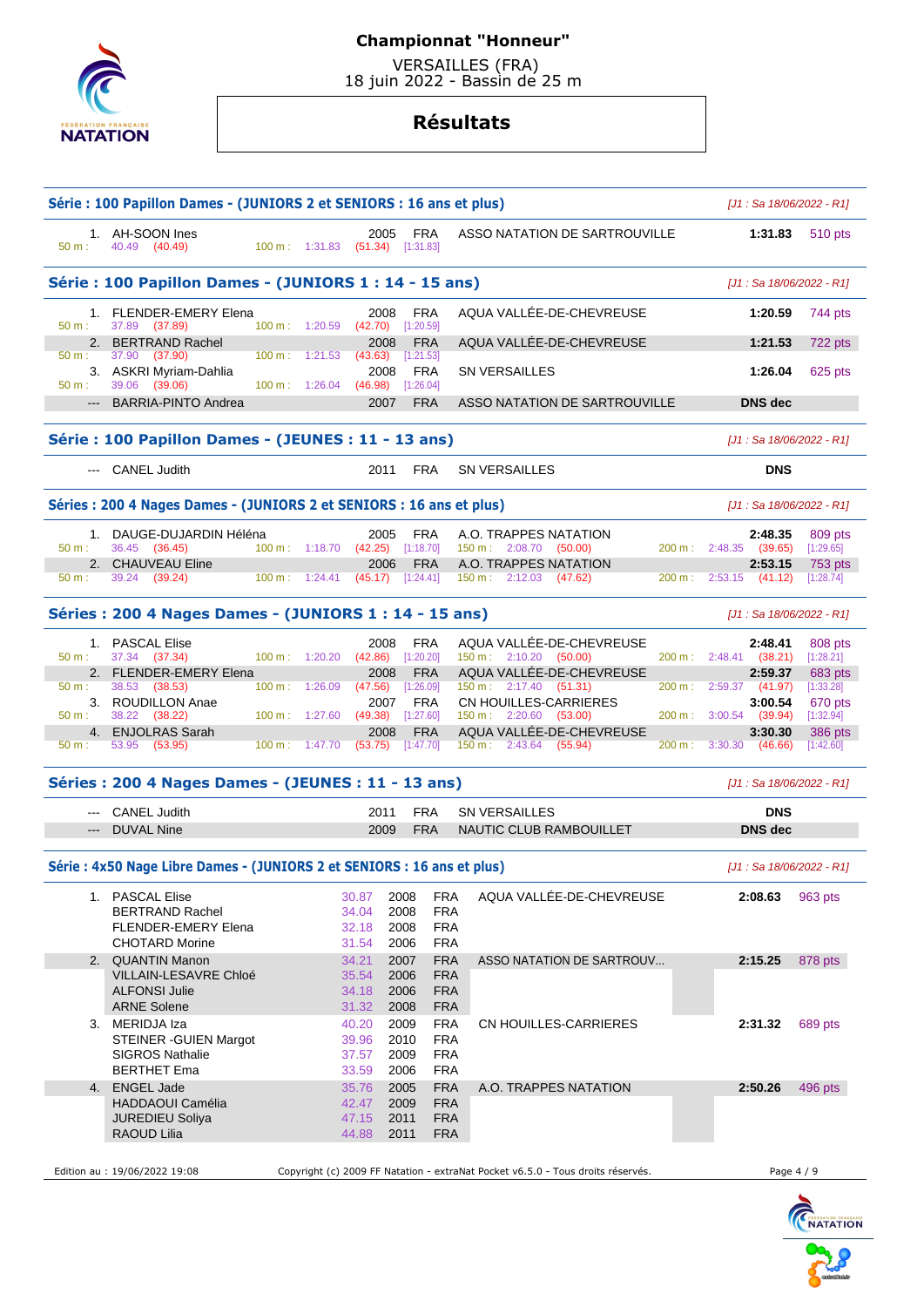

 VERSAILLES (FRA) 18 juin 2022 - Bassin de 25 m

# **Résultats**

|                       | Série : 4x50 Nage Libre Dames - (JUNIORS 1 : 14 - 15 ans)                                        |                                            |                    |                                                    |                                                                                      |                                                                                                                      |                     | $[J1: Sa 18/06/2022 - R1]$                                              |                                              |
|-----------------------|--------------------------------------------------------------------------------------------------|--------------------------------------------|--------------------|----------------------------------------------------|--------------------------------------------------------------------------------------|----------------------------------------------------------------------------------------------------------------------|---------------------|-------------------------------------------------------------------------|----------------------------------------------|
|                       | 1. ROLOT Maloé<br><b>CURSENTE Emma</b><br>STOREZ Cléa<br><b>SALAUN Margot</b>                    |                                            |                    | 33.61<br>38.87<br>33.29<br>32.96                   | <b>FRA</b><br>2007<br><b>FRA</b><br>2011<br><b>FRA</b><br>2007<br><b>FRA</b><br>2007 | CN ANDRESY                                                                                                           |                     | 2:18.73                                                                 | 835 pts                                      |
|                       | Série : 4x50 Nage Libre Dames - (JEUNES : 11 - 13 ans)                                           |                                            |                    |                                                    |                                                                                      |                                                                                                                      |                     | $[J1: Sa 18/06/2022 - R1]$                                              |                                              |
| $\cdots$              | <b>DUVAL Nine</b><br><b>LAHITTE Ambre</b><br><b>DUPORT Coraline</b><br>NANKO NJIKAM Eliane-janet |                                            |                    |                                                    | 2009<br><b>FRA</b><br><b>FRA</b><br>2011<br><b>FRA</b><br>2011<br><b>FRA</b><br>2010 | NAUTIC CLUB RAMBOUILLET                                                                                              |                     | <b>DNS</b> dec                                                          |                                              |
|                       | Séries: 200 Nage Libre Messieurs - (JUNIORS 2 et SENIORS : 17 ans et plus)                       |                                            |                    |                                                    |                                                                                      |                                                                                                                      |                     | $[J1: Sa 18/06/2022 - R1]$                                              |                                              |
| $50 m$ :              | 1. KERDREUX Pierre-Yves<br>30.08 (30.08)                                                         | $100 \text{ m}: 1:04.03$                   |                    | 2005<br>$(33.95)$ [1:04.03]                        | <b>FRA</b>                                                                           | <b>USM VIROFLAY</b><br>150 m : 1:38.50 (34.47)                                                                       |                     | 2:11.97<br>200 m : 2:11.97 (33.47)                                      | 899 pts<br>[1:07.94]                         |
|                       | Séries: 200 Nage Libre Messieurs - (JUNIORS 1: 15 - 16 ans)                                      |                                            |                    |                                                    |                                                                                      |                                                                                                                      |                     | [J1 : Sa 18/06/2022 - R1]                                               |                                              |
| 50 m:                 | 1. BORDIER Ethan<br>30.68 (30.68)                                                                | 100 m:                                     | 1:07.81            | 2007<br>(37.13)                                    | <b>FRA</b><br>[1:07.81]                                                              | ASSO NATATION DE SARTROUVILLE<br>$150 \text{ m}: 1:46.71$ (38.90)<br>AQUA VALLÉE-DE-CHEVREUSE                        |                     | 2:21.31<br>$200 \text{ m}: 2:21.31 (34.60)$                             | 765 pts<br>[1:13.50]                         |
| 50 m:<br>$50 m$ :     | 2. KOSE Teoman<br>33.52 (33.52)<br>3. FLENDER-EMERY Aaron                                        | $100 \text{ m}: 1:11.09$                   |                    | 2007<br>(37.57)<br>2007                            | <b>FRA</b><br>[1:11.09]<br><b>FRA</b>                                                | $150 \text{ m}: 1:49.49$ (38.40)<br>AQUA VALLÉE-DE-CHEVREUSE                                                         | 200 m:              | 2:26.46<br>$2:26.46$ (36.97)<br>2:29.11                                 | 695 pts<br>[1:15.37]<br>661 pts              |
| 50 m:                 | 33.76 (33.76)<br>4. VIOLETTE Gabriel<br>33.00<br>(33.00)                                         | $100 \text{ m}: 1:11.66$<br>100 m:         | 1:11.12            | (37.90)<br>2006<br>(38.12)                         | [1:11.66]<br><b>FRA</b><br>[1:11.12]                                                 | 150 m: 1:50.98 (39.32)<br>CN HOUILLES-CARRIERES<br>$150 \text{ m}: 1:52.50$<br>(41.38)                               | 200 m :             | 200 m: 2:29.11 (38.13)<br>2:31.30<br>2:31.30<br>(38.80)                 | [1:17.45]<br>633 pts<br>[1:20.18]            |
| 50 m:                 | 5. ANTON Bastien<br>34.03 (34.03)                                                                | $100 \text{ m}: 1:14.07$                   |                    | 2007<br>(40.04)                                    | <b>FRA</b><br>[1:14.07]                                                              | CN HOUILLES-CARRIERES<br>$150 \text{ m}: 1:55.33$ (41.26)                                                            |                     | 2:35.35<br>200 m: 2:35.35 (40.02)                                       | 583 pts<br>[1:21.28]                         |
|                       | Séries : 200 Nage Libre Messieurs - (JEUNES : 12 - 14 ans)                                       |                                            |                    |                                                    |                                                                                      |                                                                                                                      |                     | [J1 : Sa 18/06/2022 - R1]                                               |                                              |
| 1.<br>50 m:           | DEMAY Lucas<br>32.09 (32.09)                                                                     | 100 m: 1:09.07                             |                    | 2008<br>(36.98)                                    | FRA<br>[1:09.07]                                                                     | A.O. TRAPPES NATATION<br>150 m : 1:46.64 (37.57)                                                                     |                     | 2:23.74<br>200 m : 2:23.74 (37.10)                                      | 731 pts<br>[1:14.67]                         |
| 50 m:<br>3.           | 2. ROY Ylann<br>33.88<br>(33.88)<br><b>JOSSEAUME Alexis</b>                                      | 100 m:                                     | 1:13.84            | 2009<br>(39.96)<br>2009                            | <b>FRA</b><br>[1:13.84]<br><b>FRA</b>                                                | A.O. TRAPPES NATATION<br>150 m: 1:56.03 (42.19)<br>NAUTIC CLUB RAMBOUILLET                                           | 200 m:              | 2:37.20<br>$2:37.20$ (41.17)<br>2:38.03                                 | 561 pts<br>[1:23.36]<br>551 pts              |
| 50 m:<br>4.<br>50 m:  | 35.88<br>(35.88)<br><b>VILLARET Thomas</b><br>36.51<br>(36.51)                                   | 100 m:<br>$100 m$ :                        | 1:16.34<br>1:17.22 | (40.46)<br>2009<br>(40.71)                         | [1:16.34]<br><b>FRA</b><br>[1:17.22]                                                 | 150 m: 1:58.32<br>(41.98)<br>NAUTIC CLUB RAMBOUILLET<br>150 m:<br>1:59.71<br>(42.49)                                 | $200 m$ :<br>200 m: | 2:38.03<br>(39.71)<br>2:38.52<br>$2:38.52$ (38.81)                      | [1:21.69]<br>545 pts<br>[1:21.30]            |
| 50 m:                 | 5. CAYRON Nino<br>37.63 (37.63)<br>6. ZAMNI Armand                                               | $100 m$ : 1:20.16                          |                    | 2010<br>(42.53)<br>2009                            | <b>FRA</b><br>[1:20.16]<br><b>FRA</b>                                                | NAUTIC CLUB RAMBOUILLET<br>$150 \text{ m}: 2:04.02$ (43.86)<br>NAUTIC CLUB RAMBOUILLET                               | 200 m:              | 2:43.48<br>2:43.48 (39.46)<br>2:46.03                                   | 489 pts<br>[1:23.32]<br>461 pts              |
| 50 m:<br>50 m:        | $37.15$ $(37.15)$<br>7. DUPART Léandre<br>37.62 (37.62)                                          | 100 m:<br>$100 \text{ m}: 1:20.37$         | 1:20.25            | $(43.10)$ [1:20.25]<br>2010<br>$(42.75)$ [1:20.37] | <b>FRA</b>                                                                           | $150 \text{ m}: \quad 2:04.71 \quad (44.46)$<br>NAUTIC CLUB RAMBOUILLET<br>150 m: 2:05.31 (44.94)                    | 200 m:<br>$200 m$ : | 2:46.03 (41.32) [1:25.78]<br>2:47.84<br>$2:47.84$ (42.53)               | 442 pts<br>[1:27.47]                         |
| 50 m:                 | 8. JULIA Aubin<br>38.12 (38.12)                                                                  | 100 m:                                     | 1:23.62            | 2010<br>(45.50)                                    | <b>FRA</b><br>[1:23.62]                                                              | ASSO NATATION DE SARTROUVILLE<br>$150 \text{ m}: 2:10.32 (46.70)$                                                    | 200 m :             | 2:53.19<br>$2:53.19$ (42.87)                                            | <b>388 pts</b><br>$[1:29.57]$                |
| 50 m:<br>10.<br>50 m: | 9. MARLAUD Matis<br>39.34 (39.34)<br><b>KACPERSKI Alex</b><br>42.60 (42.60)                      | 100 m: 1:23.67<br>$100 \text{ m}: 1:30.25$ |                    | 2008<br>(44.33)<br>2010<br>(47.65)                 | <b>FRA</b><br>[1:23.67]<br><b>FRA</b><br>[1:30.25]                                   | CN HOUILLES-CARRIERES<br>$150 \text{ m}: 2:12.84$ (49.17)<br><b>CN HOUILLES-CARRIERES</b><br>150 m : 2:23.27 (53.02) |                     | 2:58.84<br>200 m: 2:58.84 (46.00)<br>3:14.42<br>200 m : 3:14.42 (51.15) | 334 pts<br>[1:35.17]<br>207 pts<br>[1:44.17] |
|                       | Séries : 50 Dos Messieurs - (JUNIORS 2 et SENIORS : 17 ans et plus)                              |                                            |                    |                                                    |                                                                                      |                                                                                                                      |                     | $[J1: Sa 18/06/2022 - R1]$                                              |                                              |
|                       | $NEV\bigcap_{n=1}^{n} P_{nmin}$                                                                  |                                            |                    | 2004                                               | <b>CDA</b>                                                                           | A O TRADDEC MATATION                                                                                                 |                     | <b>20 CA</b>                                                            | 1072m                                        |

 1. NEVOT Romain 2004 FRA A.O. TRAPPES NATATION **28.64** 1072 pts **31.09** 936 pts 3. HUET Damien 2005 FRA ASSO NATATION DE SARTROUVILLE **31.16** 932 pts

Edition au : 19/06/2022 19:08 Copyright (c) 2009 FF Natation - extraNat Pocket v6.5.0 - Tous droits réservés. Page 5 / 9

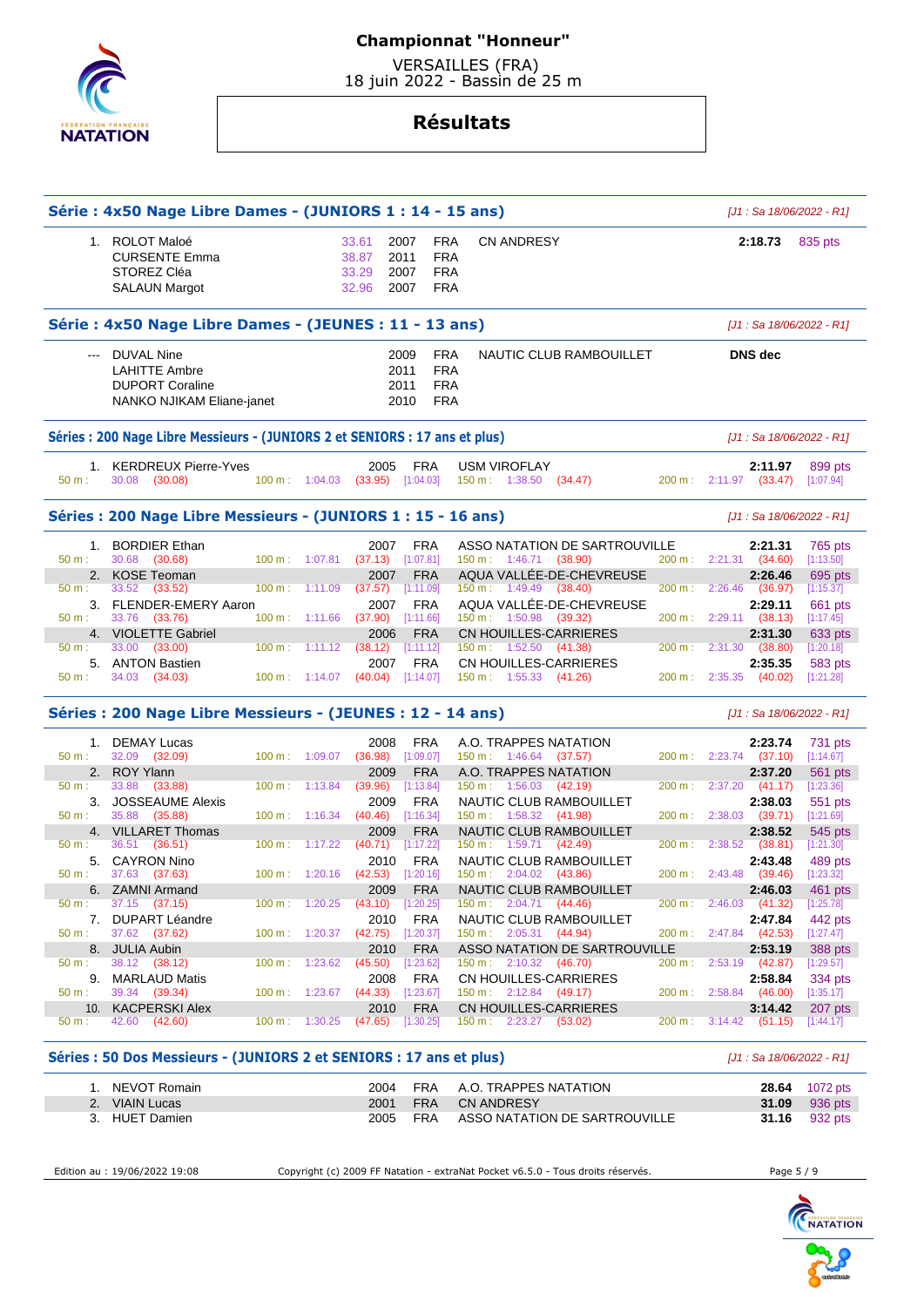

 VERSAILLES (FRA) 18 juin 2022 - Bassin de 25 m

|                                                                                                                                                                                                                                                                                                                                                                                                                                                                            | 1. ASKRI Yacine                                                        |                          | 2006                                       | <b>FRA</b>               | SN VERSAILLES                                   | 35.05                            | 736 pts                                                                            |
|----------------------------------------------------------------------------------------------------------------------------------------------------------------------------------------------------------------------------------------------------------------------------------------------------------------------------------------------------------------------------------------------------------------------------------------------------------------------------|------------------------------------------------------------------------|--------------------------|--------------------------------------------|--------------------------|-------------------------------------------------|----------------------------------|------------------------------------------------------------------------------------|
|                                                                                                                                                                                                                                                                                                                                                                                                                                                                            | 2. KOSE Teoman                                                         |                          | 2007                                       | <b>FRA</b>               | AQUA VALLÉE-DE-CHEVREUSE                        | 35.41                            | 719 pts                                                                            |
|                                                                                                                                                                                                                                                                                                                                                                                                                                                                            | 3. FAURE Corentin                                                      |                          | 2007                                       | <b>FRA</b>               | <b>SN VERSAILLES</b>                            | 36.31                            | 677 pts                                                                            |
|                                                                                                                                                                                                                                                                                                                                                                                                                                                                            | 4. VONDANDAMO Ismaël                                                   |                          | 2006                                       | <b>FRA</b>               | AQUA VALLÉE-DE-CHEVREUSE                        | 41.83                            | 449 pts                                                                            |
|                                                                                                                                                                                                                                                                                                                                                                                                                                                                            | Séries : 50 Dos Messieurs - (JEUNES : 12 - 14 ans)                     |                          |                                            |                          |                                                 | [J1 : Sa 18/06/2022 - R1]        |                                                                                    |
|                                                                                                                                                                                                                                                                                                                                                                                                                                                                            | 1. DEMAY Lucas                                                         |                          | 2008                                       | <b>FRA</b>               | A.O. TRAPPES NATATION                           | 32.76                            | 849 pts                                                                            |
|                                                                                                                                                                                                                                                                                                                                                                                                                                                                            | 2. ROY Ylann                                                           |                          |                                            | <b>FRA</b>               |                                                 |                                  |                                                                                    |
|                                                                                                                                                                                                                                                                                                                                                                                                                                                                            |                                                                        |                          | 2009                                       |                          | A.O. TRAPPES NATATION                           | 36.36                            | 675 pts                                                                            |
|                                                                                                                                                                                                                                                                                                                                                                                                                                                                            | 3. TAN Lenny                                                           |                          | 2009                                       | <b>FRA</b>               | A.O. TRAPPES NATATION                           | 38.69                            | 573 pts                                                                            |
|                                                                                                                                                                                                                                                                                                                                                                                                                                                                            | 4. VILLARET Thomas                                                     |                          | 2009                                       | <b>FRA</b>               | NAUTIC CLUB RAMBOUILLET                         | 39.52                            | 539 pts                                                                            |
|                                                                                                                                                                                                                                                                                                                                                                                                                                                                            | 5. JOSSEAUME Alexis                                                    |                          | 2009                                       | <b>FRA</b>               | NAUTIC CLUB RAMBOUILLET                         | 39.58                            | 536 pts                                                                            |
|                                                                                                                                                                                                                                                                                                                                                                                                                                                                            | 6. DUPART Léandre                                                      |                          | 2010                                       | <b>FRA</b>               | NAUTIC CLUB RAMBOUILLET                         | 44.31                            | 362 pts                                                                            |
|                                                                                                                                                                                                                                                                                                                                                                                                                                                                            | 7. KHALED Younes                                                       |                          | 2009                                       | <b>FRA</b>               | CN HOUILLES-CARRIERES                           | 47.75                            | 256 pts                                                                            |
|                                                                                                                                                                                                                                                                                                                                                                                                                                                                            | 8. QUÉNAULT-NAI Matthys                                                |                          | 2010                                       | <b>FRA</b>               | NAUTIC CLUB RAMBOUILLET                         | 49.02                            | 222 pts                                                                            |
|                                                                                                                                                                                                                                                                                                                                                                                                                                                                            | 9. ROLOT Titouan                                                       |                          | 2010                                       | <b>FRA</b>               | <b>CN ANDRESY</b>                               | 49.25                            | $216$ pts                                                                          |
|                                                                                                                                                                                                                                                                                                                                                                                                                                                                            | 10. TRAN BA Maxime                                                     |                          | 2010                                       | <b>FRA</b>               | CN HOUILLES-CARRIERES                           | 54.61                            | 100 pts                                                                            |
|                                                                                                                                                                                                                                                                                                                                                                                                                                                                            | --- LAURENT-CHARLET Arthur                                             |                          | 2010                                       | <b>FRA</b>               | CN HOUILLES-CARRIERES                           | <b>DNS</b> dec                   |                                                                                    |
|                                                                                                                                                                                                                                                                                                                                                                                                                                                                            | Séries : 100 Dos Messieurs - (JUNIORS 2 et SENIORS : 17 ans et plus)   |                          |                                            |                          |                                                 | [J1 : Sa 18/06/2022 - R1]        |                                                                                    |
|                                                                                                                                                                                                                                                                                                                                                                                                                                                                            | 1. NEVOT Romain                                                        |                          | 2004                                       | <b>FRA</b>               | A.O. TRAPPES NATATION                           | 1:01.63                          | 1060 pts                                                                           |
| 50 m:                                                                                                                                                                                                                                                                                                                                                                                                                                                                      | 29.76 (29.76)                                                          | 100 m: 1:01.63           | (31.87)                                    | [1:01.63]                |                                                 |                                  |                                                                                    |
|                                                                                                                                                                                                                                                                                                                                                                                                                                                                            | 2. VIAIN Lucas                                                         |                          | 2001                                       | <b>FRA</b>               | <b>CN ANDRESY</b>                               | 1:11.34                          | 811 pts                                                                            |
| 50 m:                                                                                                                                                                                                                                                                                                                                                                                                                                                                      | 35.06<br>(35.06)                                                       | $100 m$ : 1:11.34        | (36.28)                                    | [1:11.34]                |                                                 |                                  |                                                                                    |
|                                                                                                                                                                                                                                                                                                                                                                                                                                                                            | Séries : 100 Dos Messieurs - (JUNIORS 1 : 15 - 16 ans)                 |                          |                                            |                          |                                                 |                                  |                                                                                    |
|                                                                                                                                                                                                                                                                                                                                                                                                                                                                            |                                                                        |                          |                                            |                          |                                                 | [J1 : Sa 18/06/2022 - R1]        |                                                                                    |
|                                                                                                                                                                                                                                                                                                                                                                                                                                                                            |                                                                        |                          |                                            |                          |                                                 |                                  |                                                                                    |
|                                                                                                                                                                                                                                                                                                                                                                                                                                                                            | 1. FAURE Corentin                                                      | 100 m: 1:15.79           | 2007<br>(38.87)                            | <b>FRA</b><br>[1:15.79]  | <b>SN VERSAILLES</b>                            | 1:15.79                          |                                                                                    |
|                                                                                                                                                                                                                                                                                                                                                                                                                                                                            | 36.92 (36.92)                                                          |                          |                                            |                          |                                                 |                                  |                                                                                    |
|                                                                                                                                                                                                                                                                                                                                                                                                                                                                            | 2. ASKRI Yacine<br>$\sim$                                              |                          | 2006<br>$100 \text{ m}: 1:19.10 (1:19.10)$ | <b>FRA</b><br>[1:19.10]  | <b>SN VERSAILLES</b>                            | 1:19.10                          |                                                                                    |
| 50 m:<br>50 m:                                                                                                                                                                                                                                                                                                                                                                                                                                                             | Séries : 100 Dos Messieurs - (JEUNES : 12 - 14 ans)                    |                          |                                            |                          |                                                 | $[J1: Sa 18/06/2022 - R1]$       | 708 pts<br>636 pts                                                                 |
|                                                                                                                                                                                                                                                                                                                                                                                                                                                                            | 1. DEMAY Lucas                                                         |                          | 2008                                       | <b>FRA</b>               | A.O. TRAPPES NATATION                           | 1:08.58                          |                                                                                    |
|                                                                                                                                                                                                                                                                                                                                                                                                                                                                            | 32.87 (32.87)                                                          | 100 m: 1:08.58           | $(35.71)$ [1:08.58]                        |                          |                                                 |                                  |                                                                                    |
|                                                                                                                                                                                                                                                                                                                                                                                                                                                                            | 2. DUMOUCHY Adam                                                       |                          | 2008                                       |                          | A.O. TRAPPES NATATION                           | 1:11.86                          |                                                                                    |
|                                                                                                                                                                                                                                                                                                                                                                                                                                                                            | $\sim$                                                                 | $100 \text{ m}: 1:11.86$ | (1:11.86)                                  | <b>FRA</b><br>[1:11.86]  |                                                 |                                  |                                                                                    |
|                                                                                                                                                                                                                                                                                                                                                                                                                                                                            |                                                                        |                          |                                            |                          |                                                 |                                  |                                                                                    |
|                                                                                                                                                                                                                                                                                                                                                                                                                                                                            | 3. ROY Ylann                                                           |                          | 2009                                       | <b>FRA</b>               | A.O. TRAPPES NATATION                           | 1:18.09                          |                                                                                    |
|                                                                                                                                                                                                                                                                                                                                                                                                                                                                            | 38.37 (38.37)                                                          | 100 m: 1:18.09           | (39.72)                                    | [1:18.09]                |                                                 |                                  |                                                                                    |
|                                                                                                                                                                                                                                                                                                                                                                                                                                                                            | 4. ROLOT Titouan                                                       |                          | 2010                                       | <b>FRA</b>               | <b>CN ANDRESY</b>                               | 1:43.37                          |                                                                                    |
|                                                                                                                                                                                                                                                                                                                                                                                                                                                                            |                                                                        |                          | 100 m : 1:43.37 (1:43.37) [1:43.37]        |                          |                                                 |                                  |                                                                                    |
|                                                                                                                                                                                                                                                                                                                                                                                                                                                                            | 5. QUÉNAULT-NAI Matthys                                                |                          | 2010                                       | FRA                      | NAUTIC CLUB RAMBOUILLET                         | 1:50.88                          |                                                                                    |
|                                                                                                                                                                                                                                                                                                                                                                                                                                                                            | 54.31 (54.31)                                                          | 100 m: 1:50.88           | $(56.57)$ [1:50.88]                        |                          |                                                 |                                  |                                                                                    |
| $\frac{1}{2} \left( \frac{1}{2} \right) \left( \frac{1}{2} \right) \left( \frac{1}{2} \right) \left( \frac{1}{2} \right) \left( \frac{1}{2} \right) \left( \frac{1}{2} \right) \left( \frac{1}{2} \right) \left( \frac{1}{2} \right) \left( \frac{1}{2} \right) \left( \frac{1}{2} \right) \left( \frac{1}{2} \right) \left( \frac{1}{2} \right) \left( \frac{1}{2} \right) \left( \frac{1}{2} \right) \left( \frac{1}{2} \right) \left( \frac{1}{2} \right) \left( \frac$ | EL QOQUI Imrane<br>LAURENT-CHARLET Arthur                              |                          | 2009<br>2010                               | <b>FRA</b><br><b>FRA</b> | <b>CN ANDRESY</b><br>CN HOUILLES-CARRIERES      | <b>DNS</b> dec<br><b>DNS</b> dec |                                                                                    |
|                                                                                                                                                                                                                                                                                                                                                                                                                                                                            |                                                                        |                          |                                            |                          |                                                 |                                  |                                                                                    |
|                                                                                                                                                                                                                                                                                                                                                                                                                                                                            | Séries : 50 Brasse Messieurs - (JUNIORS 2 et SENIORS : 17 ans et plus) |                          |                                            |                          |                                                 | $[J1: Sa 18/06/2022 - R1]$       |                                                                                    |
|                                                                                                                                                                                                                                                                                                                                                                                                                                                                            | --- HUET Damien                                                        |                          | 2005                                       | FRA                      | ASSO NATATION DE SARTROUVILLE                   | <b>DSQ</b>                       |                                                                                    |
|                                                                                                                                                                                                                                                                                                                                                                                                                                                                            | Séries : 50 Brasse Messieurs - (JUNIORS 1 : 15 - 16 ans)               |                          |                                            |                          |                                                 | $[J1: Sa 18/06/2022 - R1]$       |                                                                                    |
|                                                                                                                                                                                                                                                                                                                                                                                                                                                                            | 1. VONDANDAMO Ismaël                                                   |                          | 2006                                       | <b>FRA</b>               | AQUA VALLÉE-DE-CHEVREUSE                        | 36.92                            |                                                                                    |
|                                                                                                                                                                                                                                                                                                                                                                                                                                                                            | 2. ARHAB Alister                                                       |                          | 2006                                       | <b>FRA</b>               | ASSO NATATION DE SARTROUVILLE                   | 37.46                            | 878 pts<br>798 pts<br>657 pts<br>$225$ pts<br>140 pts<br>807 pts<br><b>783 pts</b> |
| 50 m:<br>$50 m$ :<br>50 m:<br>50 m:<br>50 m:                                                                                                                                                                                                                                                                                                                                                                                                                               | 3. LANGLET Mathys<br>4. JULIENNE Arsène                                |                          | 2007<br>2007                               | FRA<br><b>FRA</b>        | LE CHESNAY NATATION<br>AQUA VALLÉE-DE-CHEVREUSE | 38.73<br>38.96                   | 728 pts<br>718 pts                                                                 |

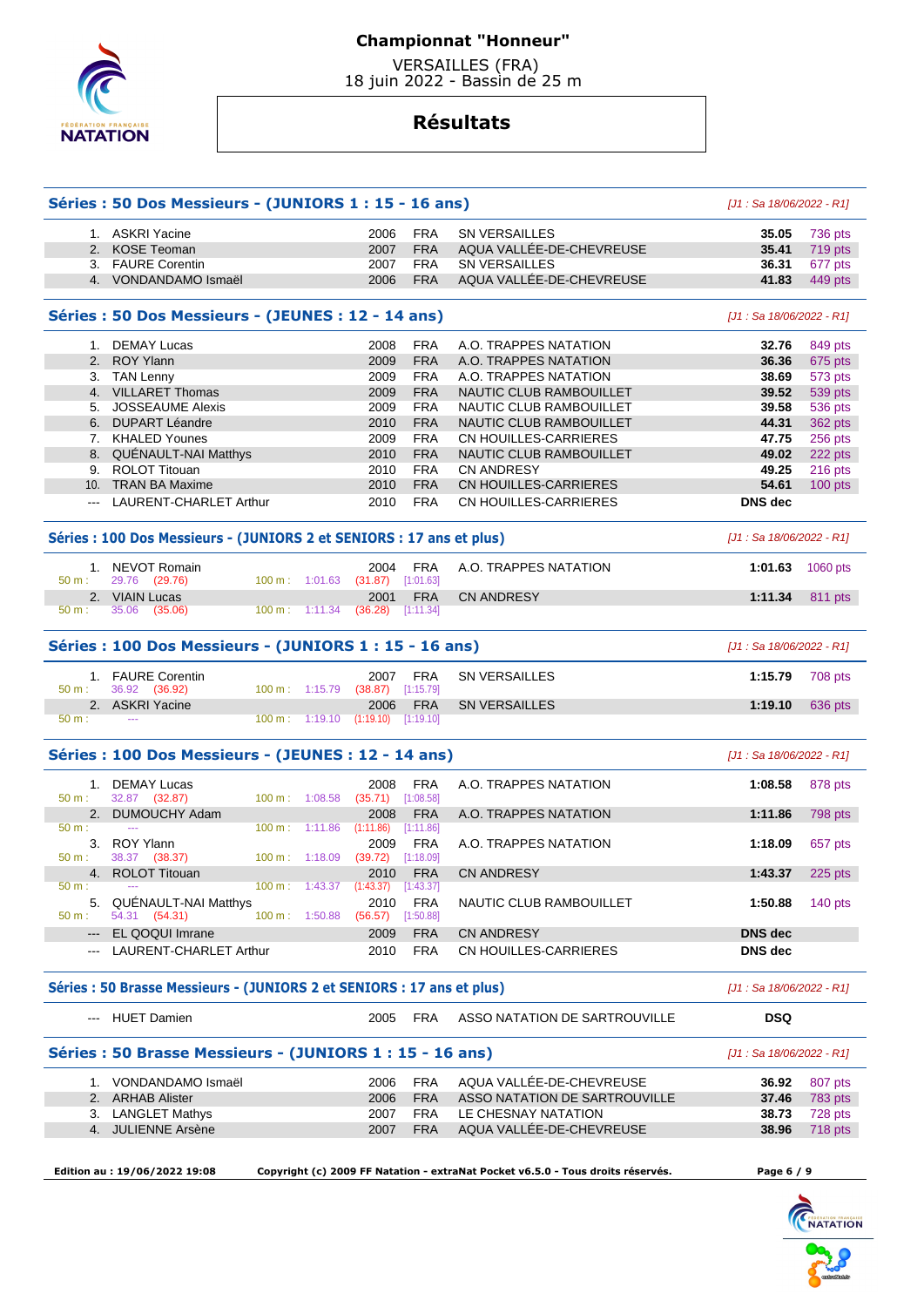

## **Championnat "Honneur" VERSAILLES (FRA) 18 juin 2022 - Bassin de 25 m**

# **Résultats**

|                   | (Suite) Séries : 50 Brasse Messieurs - (JUNIORS 1 : 15 - 16 ans)          |                                  |                             |                         |                               | [J1: Sa 18/06/2022 - R1]  |               |
|-------------------|---------------------------------------------------------------------------|----------------------------------|-----------------------------|-------------------------|-------------------------------|---------------------------|---------------|
|                   | 5. FLENDER-EMERY Aaron                                                    |                                  |                             | 2007 FRA                | AQUA VALLÉE-DE-CHEVREUSE      |                           | 40.47 656 pts |
|                   | Séries : 50 Brasse Messieurs - (JEUNES : 12 - 14 ans)                     |                                  |                             |                         |                               | [J1 : Sa 18/06/2022 - R1] |               |
|                   | 1. GHAOUI Gabriel                                                         |                                  | 2008                        | <b>FRA</b>              | <b>CN ANDRESY</b>             | 35.63                     | 865 pts       |
|                   | 2. BENYETTOU Wassim                                                       |                                  | 2009                        | <b>FRA</b>              | A.O. TRAPPES NATATION         | 37.74                     | 770 pts       |
|                   | 3. TAN Lenny                                                              |                                  | 2009                        | <b>FRA</b>              | A.O. TRAPPES NATATION         | 39.20                     | 708 pts       |
|                   | 4. BENACHOUR Riyad                                                        |                                  | 2008                        | <b>FRA</b>              | <b>SN VERSAILLES</b>          | 39.59                     | 692 pts       |
|                   | 5. MAMOURI Youssef                                                        |                                  | 2008                        | <b>FRA</b>              | A.O. TRAPPES NATATION         | 41.87                     | 601 pts       |
|                   | 6. JULIA Aubin                                                            |                                  | 2010                        | <b>FRA</b>              | ASSO NATATION DE SARTROUVILLE | 44.27                     | 512 pts       |
|                   | 7. MARLAUD Matis                                                          |                                  | 2008                        | <b>FRA</b>              | CN HOUILLES-CARRIERES         | 44.84                     | 491 pts       |
|                   | 8. ZAMNI Armand                                                           |                                  | 2009                        | <b>FRA</b>              | NAUTIC CLUB RAMBOUILLET       | 45.37                     | 473 pts       |
|                   | 9. KHALED Younes                                                          |                                  | 2009                        | <b>FRA</b>              | CN HOUILLES-CARRIERES         | 46.40                     | 439 pts       |
|                   | 10. TRAN BA Maxime                                                        |                                  | 2010                        | <b>FRA</b>              | CN HOUILLES-CARRIERES         | 53.22                     | 243 pts       |
|                   | 11. QUÉNAULT-NAI Matthys                                                  |                                  | 2010                        | <b>FRA</b>              | NAUTIC CLUB RAMBOUILLET       | 1:07.51                   | 19 pts        |
|                   | --- KACPERSKI Alex                                                        |                                  | 2010                        | <b>FRA</b>              | CN HOUILLES-CARRIERES         | <b>DNS</b>                |               |
|                   | Séries : 100 Brasse Messieurs - (JUNIORS 2 et SENIORS : 17 ans et plus)   |                                  |                             |                         |                               | [J1 : Sa 18/06/2022 - R1] |               |
| 50 m:             | 1. NEVOT Romain<br>40.79 (40.79)                                          | 100 m: 1:22.91 (42.12) [1:22.91] | 2004                        | <b>FRA</b>              | A.O. TRAPPES NATATION         | 1:22.91                   | 753 pts       |
|                   | Séries : 100 Brasse Messieurs - (JUNIORS 1 : 15 - 16 ans)                 |                                  |                             |                         |                               | [J1 : Sa 18/06/2022 - R1] |               |
| 50 m:             | 1. ARHAB Alister<br>38.96 (38.96)                                         | 100 m: 1:22.87 (43.91) [1:22.87] | 2006                        | <b>FRA</b>              | ASSO NATATION DE SARTROUVILLE | 1:22.87                   | 754 pts       |
|                   | 2. VONDANDAMO Ismaël                                                      |                                  | 2006                        | <b>FRA</b>              | AQUA VALLÉE-DE-CHEVREUSE      | 1:26.17                   | 685 pts       |
| 50 m:             | 38.84 (38.84)                                                             | $100 \text{ m}: 1:26.17$         | $(47.33)$ [1:26.17]         |                         |                               |                           |               |
| 50 m:             | 3. VIOLETTE Gabriel<br>40.65 (40.65)                                      | 100 m: 1:27.15 (46.50) [1:27.15] | 2006                        | <b>FRA</b>              | CN HOUILLES-CARRIERES         | 1:27.15                   | 665 pts       |
|                   | Séries : 100 Brasse Messieurs - (JEUNES : 12 - 14 ans)                    |                                  |                             |                         |                               | [J1 : Sa 18/06/2022 - R1] |               |
| 50 m:             | 1. GHAOUI Gabriel<br>38.30 (38.30)                                        | $100 m$ : 1:22.25                | 2008<br>$(43.95)$ [1:22.25] | FRA                     | <b>CN ANDRESY</b>             | 1:22.25                   | 767 pts       |
|                   | 2. DUMOUCHY Adam                                                          |                                  | 2008                        | <b>FRA</b>              | A.O. TRAPPES NATATION         | 1:23.31                   | 744 pts       |
| 50 m :            | 39.62 (39.62)                                                             | 100 m: 1:23.31                   | (43.69)                     | $[1:23.31]$             |                               |                           |               |
| 50 m:             | 3. BENYETTOU Wassim<br>39.63 (39.63)                                      | 100 m: 1:24.04                   | 2009<br>$(44.41)$ [1:24.04] | <b>FRA</b>              | A.O. TRAPPES NATATION         | 1:24.04                   | 729 pts       |
|                   | 4. BENACHOUR Riyad                                                        |                                  | 2008                        | <b>FRA</b>              | <b>SN VERSAILLES</b>          | 1:29.08                   | 626 pts       |
| $50 \text{ m}$ :  | 40.75 (40.75)                                                             | 100 m: 1:29.08                   | (48.33)                     | [1:29.08]               |                               |                           |               |
|                   | 5. MAMOURI Youssef                                                        |                                  | 2008                        | <b>FRA</b>              | A.O. TRAPPES NATATION         | 1:29.68                   | 615 pts       |
| 50 m:             | 43.32 (43.32)                                                             | $100 \text{ m}: 1:29.68$         | $(46.36)$ [1:29.68]         |                         |                               |                           |               |
|                   | 6. KHALED Younes                                                          |                                  | 2009                        | <b>FRA</b>              | CN HOUILLES-CARRIERES         | 1:43.23                   | 380 pts       |
| 50 m:             | 49.03<br>(49.03)                                                          | 100 m: 1:43.23                   | (54.20)                     | [1:43.23]               |                               |                           |               |
|                   | 7. CAYRON Nino                                                            |                                  | 2010                        | <b>FRA</b>              | NAUTIC CLUB RAMBOUILLET       | 1:44.10                   | 367 pts       |
| 50 m:             | 49.35 (49.35)                                                             | $100 m$ : $1:44.10$              | $(54.75)$ [1:44.10]         |                         |                               |                           |               |
|                   | 8. TRAN BA Maxime                                                         |                                  | 2010                        | <b>FRA</b>              | CN HOUILLES-CARRIERES         | 2:03.84                   | $130$ pts     |
| 50 m:<br>$\cdots$ | 56.89 (56.89)<br>EL QOQUI Imrane                                          | $100 m$ : 2:03.84                | (1:06.95)<br>2009           | [2:03.84]<br><b>FRA</b> | CN ANDRESY                    | DNS dec                   |               |
|                   |                                                                           |                                  |                             |                         |                               | [J1 : Sa 18/06/2022 - R1] |               |
|                   | Séries : 100 Papillon Messieurs - (JUNIORS 2 et SENIORS : 17 ans et plus) |                                  |                             |                         |                               |                           |               |
| 50 m:             | 1. KERDREUX Pierre-Yves<br>32.62 (32.62)                                  | 100 m: 1:10.51                   | 2005<br>(37.89)             | <b>FRA</b><br>[1:10.51] | USM VIROFLAY                  | 1:10.51                   | 818 pts       |

Edition au : 19/06/2022 19:08 Copyright (c) 2009 FF Natation - extraNat Pocket v6.5.0 - Tous droits réservés. Page 7 / 9

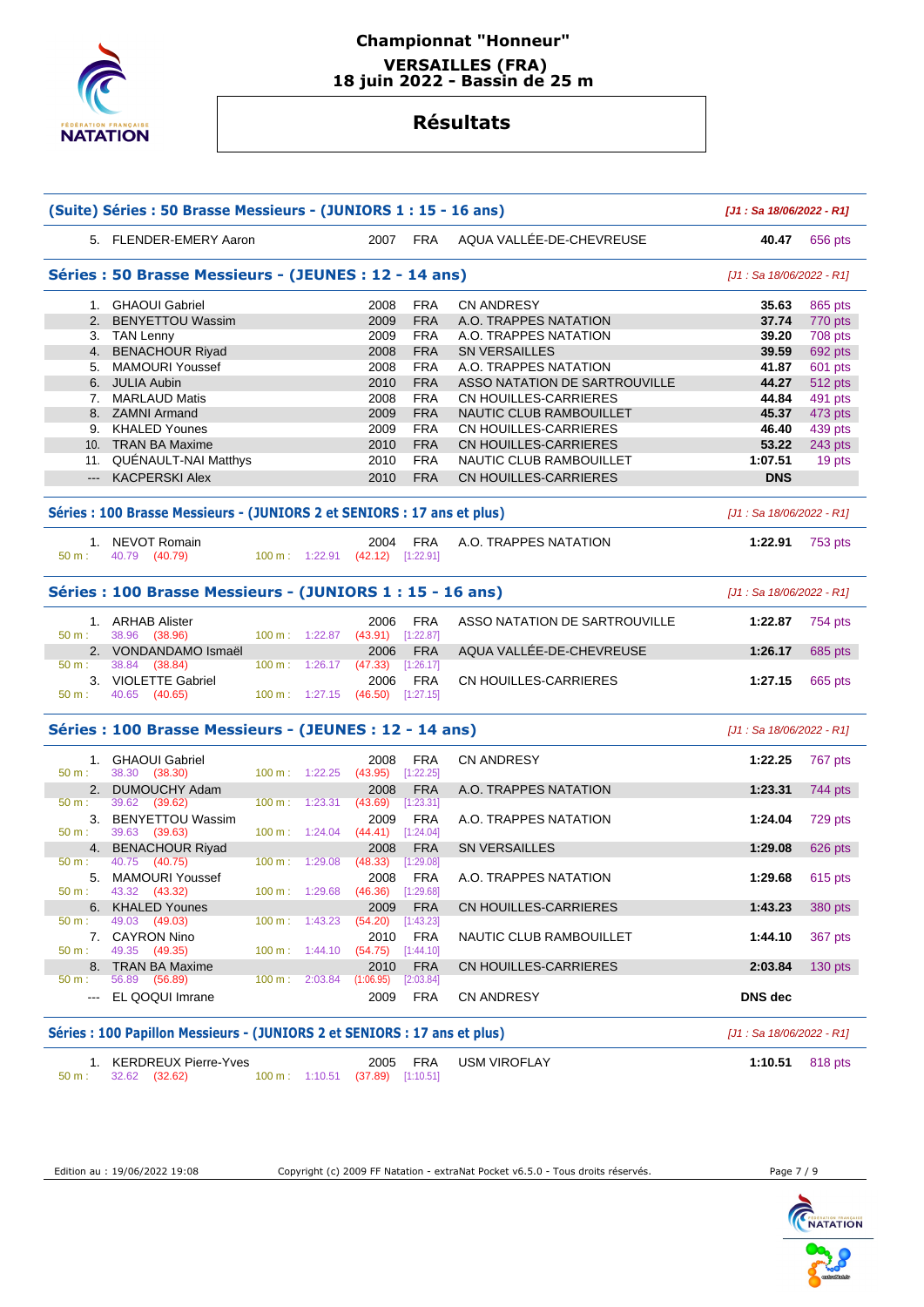

 VERSAILLES (FRA) 18 juin 2022 - Bassin de 25 m

|                  | Séries : 100 Papillon Messieurs - (JUNIORS 1 : 15 - 16 ans)                 |                          |         |                   |                         |                          |                                                 |                                                                                 |        |                |                                    | [J1 : Sa 18/06/2022 - R1] |
|------------------|-----------------------------------------------------------------------------|--------------------------|---------|-------------------|-------------------------|--------------------------|-------------------------------------------------|---------------------------------------------------------------------------------|--------|----------------|------------------------------------|---------------------------|
| 50 m:            | 1. LANGLET Mathys<br>35.37 (35.37)                                          | 100 m: 1:15.31           |         | 2007<br>(39.94)   | FRA<br>[1:15.31]        |                          | LE CHESNAY NATATION                             |                                                                                 |        |                | 1:15.31                            | 704 pts                   |
|                  | 2. JULIENNE Arsène                                                          |                          |         | 2007              | <b>FRA</b>              |                          |                                                 | AQUA VALLEE-DE-CHEVREUSE                                                        |        |                | 1:16.34                            | 681 pts                   |
| 50 m:            | 35.79<br>(35.79)<br>3. FAURE Corentin                                       | $100 \text{ m}$ :        | 1:16.34 | (40.55)<br>2007   | [1:16.34]<br><b>FRA</b> |                          | <b>SN VERSAILLES</b>                            |                                                                                 |        |                | 1:16.69                            | 673 pts                   |
| 50 m:            | 34.59 (34.59)                                                               | $100 \text{ m}: 1:16.69$ |         | (42.10)           | [1:16.69]               |                          |                                                 |                                                                                 |        |                |                                    |                           |
|                  | <b>BORDIER Ethan</b>                                                        |                          |         | 2007              | <b>FRA</b>              |                          |                                                 | ASSO NATATION DE SARTROUVILLE                                                   |        |                | <b>DSQ</b>                         |                           |
|                  | Séries: 100 Papillon Messieurs - (JEUNES: 12 - 14 ans)                      |                          |         |                   |                         |                          |                                                 |                                                                                 |        |                | [J1 : Sa 18/06/2022 - R1]          |                           |
|                  | 1. GHAOUI Gabriel                                                           |                          |         | 2008              | <b>FRA</b>              |                          | <b>CN ANDRESY</b>                               |                                                                                 |        |                | 1:17.03                            | 665 pts                   |
| $50 m$ :<br>2.   | 34.73<br>(34.73)<br><b>MAMOURI Youssef</b>                                  | 100 m: 1:17.03           |         | (42.30)<br>2008   | [1:17.03]<br><b>FRA</b> |                          | A.O. TRAPPES NATATION                           |                                                                                 |        |                | 1:17.25                            | 660 pts                   |
| 50 m:            | 34.12<br>(34.12)                                                            | $100 \text{ m}$ :        | 1:17.25 | (43.13)           | [1:17.25]               |                          |                                                 |                                                                                 |        |                |                                    |                           |
| 50 m:            | 3. TAN Lenny<br>37.90<br>(37.90)                                            | 100 m: 1:27.84           |         | 2009<br>(49.94)   | FRA<br>[1:27.84]        |                          | A.O. TRAPPES NATATION                           |                                                                                 |        |                | 1:27.84                            | 447 pts                   |
|                  |                                                                             |                          |         |                   |                         |                          |                                                 |                                                                                 |        |                |                                    |                           |
|                  | Séries: 200 4 Nages Messieurs - (JUNIORS 1 : 15 - 16 ans)                   |                          |         |                   |                         |                          |                                                 |                                                                                 |        |                | [J1 : Sa 18/06/2022 - R1]          |                           |
| $50 \text{ m}$ : | 1. VIOLETTE Gabriel<br>35.43 (35.43)                                        | $100 m$ : 1:23.12        |         | 2006<br>(47.69)   | FRA<br>[1:23.12]        |                          | CN HOUILLES-CARRIERES<br>150 m: 2:10.78 (47.66) |                                                                                 |        |                | 2:51.65<br>200 m : 2:51.65 (40.87) | 598 pts<br>[1:28.53]      |
|                  | 2. ANTON Bastien                                                            |                          |         | 2007              | <b>FRA</b>              |                          | <b>CN HOUILLES-CARRIERES</b>                    |                                                                                 |        |                | 2:56.56                            | 546 pts                   |
| 50 m:            | 37.28<br>(37.28)                                                            | 100 m: 1:23.64           |         | (46.36)           | [1:23.64]               |                          | 150 m: 2:18.53 (54.89)                          |                                                                                 |        | 200 m: 2:56.56 | (38.03)                            | [1:32.92]                 |
|                  | Séries: 200 4 Nages Messieurs - (JEUNES: 12 - 14 ans)                       |                          |         |                   |                         |                          |                                                 |                                                                                 |        |                | [J1 : Sa 18/06/2022 - R1]          |                           |
| 1.<br>$50 m$ :   | DUMOUCHY Adam<br>$\sim$                                                     |                          |         | 2008              | <b>FRA</b>              |                          | A.O. TRAPPES NATATION                           |                                                                                 |        |                | 2:37.63                            | 760 pts                   |
|                  | 2. JOSSEAUME Alexis                                                         | 100 m:                   | 1:15.27 | (1:15.27)<br>2009 | [1:15.27]<br><b>FRA</b> |                          | $150 \text{ m}: 2:01.10 (45.83)$                | NAUTIC CLUB RAMBOUILLET                                                         |        |                | 200 m: 2:37.63 (36.53)<br>3:00.45  | [1:22.36]<br>507 pts      |
| 50 m:            | 37.77 (37.77)                                                               | 100 m:                   | 1:22.74 | (44.97)           | [1:22.74]               |                          | 150 m : 2:20.49 (57.75)                         |                                                                                 | 200 m: |                | $3:00.45$ (39.96)                  | [1:37.71]                 |
|                  | 3. VILLARET Thomas                                                          |                          |         | 2009              | <b>FRA</b>              |                          |                                                 | NAUTIC CLUB RAMBOUILLET                                                         |        |                | 3:00.99                            | 501 pts                   |
| 50 m:            | 39.97 (39.97)<br>4. CAYRON Nino                                             | $100 \text{ m}: 1:26.49$ |         | (46.52)<br>2010   | [1:26.49]<br><b>FRA</b> |                          | $150 \text{ m}: 2:21.69$                        | (55.20)<br>NAUTIC CLUB RAMBOUILLET                                              | 200 m: | 3:00.99        | (39.30)<br>3:07.56                 | [1:34.50]<br>438 pts      |
| $50 m$ :         | 44.12<br>(44.12)                                                            | 100 m:                   | 1:33.00 | (48.88)           | [1:33.00]               |                          | 150 m: 2:29.50                                  | (56.50)                                                                         | 200 m: | 3:07.56        | (38.06)                            | [1:34.56]                 |
|                  | 5. ZAMNI Armand                                                             |                          |         | 2009              | <b>FRA</b>              |                          |                                                 | NAUTIC CLUB RAMBOUILLET                                                         |        |                | 3:07.81                            | 436 pts                   |
| $50 m$ :         | 39.03<br>(39.03)                                                            | 100 m:                   | 1:27.53 | (48.50)           | [1:27.53]               |                          | 150 m: 2:25.41 (57.88)                          |                                                                                 | 200 m: |                | $3:07.81$ (42.40)                  | [1:40.28]                 |
| 50 m:            | 6. JULIA Aubin<br>46.43 (46.43)                                             | $100 \text{ m}$ :        | 1:35.26 | 2010<br>(48.83)   | <b>FRA</b><br>[1:35.26] |                          | 150 m: 2:32.78                                  | <b>ASSO NATATION DE SARTROUVILLE</b><br>(57.52)                                 | 200 m: |                | 3:16.44<br>$3:16.44$ (43.66)       | 360 pts<br>[1:41.18]      |
| 7.               | <b>DUPART Léandre</b>                                                       |                          |         | 2010              | <b>FRA</b>              |                          |                                                 | NAUTIC CLUB RAMBOUILLET                                                         |        |                | 3:17.73                            | 349 pts                   |
| $50 m$ :         | 47.28<br>(47.28)                                                            | 100 m:                   | 1:37.38 | (50.10)           | [1:37.38]               |                          | 150 m: 2:36.16 (58.78)                          |                                                                                 |        |                | 200 m : 3:17.73 (41.57)            | [1:40.35]                 |
|                  | Série : 4x50 Nage Libre Messieurs - (JUNIORS 2 et SENIORS : 17 ans et plus) |                          |         |                   |                         |                          |                                                 |                                                                                 |        |                | [J1 : Sa 18/06/2022 - R1]          |                           |
|                  | HUET Damien                                                                 |                          |         |                   | 2005                    | <b>FRA</b>               |                                                 | ASSO NATATION DE SARTROUV                                                       |        |                | DSQ 1                              |                           |
|                  | <b>JULIA Aubin</b><br><b>BORDIER Ethan</b>                                  |                          |         |                   | 2010<br>2007            | <b>FRA</b><br><b>FRA</b> |                                                 |                                                                                 |        |                |                                    |                           |
|                  | <b>ARHAB Alister</b>                                                        |                          |         |                   | 2006                    | <b>FRA</b>               |                                                 |                                                                                 |        |                |                                    |                           |
| $---$            | <b>VIAIN Lucas</b>                                                          |                          |         |                   | 2001                    | <b>FRA</b>               | <b>CN ANDRESY</b>                               |                                                                                 |        |                | <b>DNS dec</b>                     |                           |
|                  | <b>ROLOT Titouan</b>                                                        |                          |         |                   | 2010                    | <b>FRA</b>               |                                                 |                                                                                 |        |                |                                    |                           |
|                  | EL QOQUI Imrane                                                             |                          |         |                   | 2009                    | <b>FRA</b>               |                                                 |                                                                                 |        |                |                                    |                           |
|                  | <b>GHAOUI Gabriel</b>                                                       |                          |         |                   | 2008                    | <b>FRA</b>               |                                                 |                                                                                 |        |                |                                    |                           |
|                  | Série: 4x50 Nage Libre Messieurs - (JUNIORS 1 : 15 - 16 ans)                |                          |         |                   |                         |                          |                                                 |                                                                                 |        |                | [J1 : Sa 18/06/2022 - R1]          |                           |
|                  | 1. FLENDER-EMERY Aaron                                                      |                          |         | 30.38             | 2007                    | <b>FRA</b>               |                                                 | AQUA VALLÉE-DE-CHEVREUSE                                                        |        |                | 2:03.52                            | 839 pts                   |
|                  | JULIENNE Arsène                                                             |                          |         | 32.47             | 2007                    | <b>FRA</b>               |                                                 |                                                                                 |        |                |                                    |                           |
|                  | VONDANDAMO Ismaël                                                           |                          |         | 30.07             | 2006                    | FRA                      |                                                 |                                                                                 |        |                |                                    |                           |
|                  | <b>KOSE Teoman</b>                                                          |                          |         | 30.60             | 2007                    | <b>FRA</b>               |                                                 |                                                                                 |        |                |                                    |                           |
|                  |                                                                             |                          |         |                   |                         |                          |                                                 |                                                                                 |        |                |                                    |                           |
|                  | Edition au : 19/06/2022 19:08                                               |                          |         |                   |                         |                          |                                                 | Copyright (c) 2009 FF Natation - extraNat Pocket v6.5.0 - Tous droits réservés. |        |                | Page 8 / 9                         |                           |